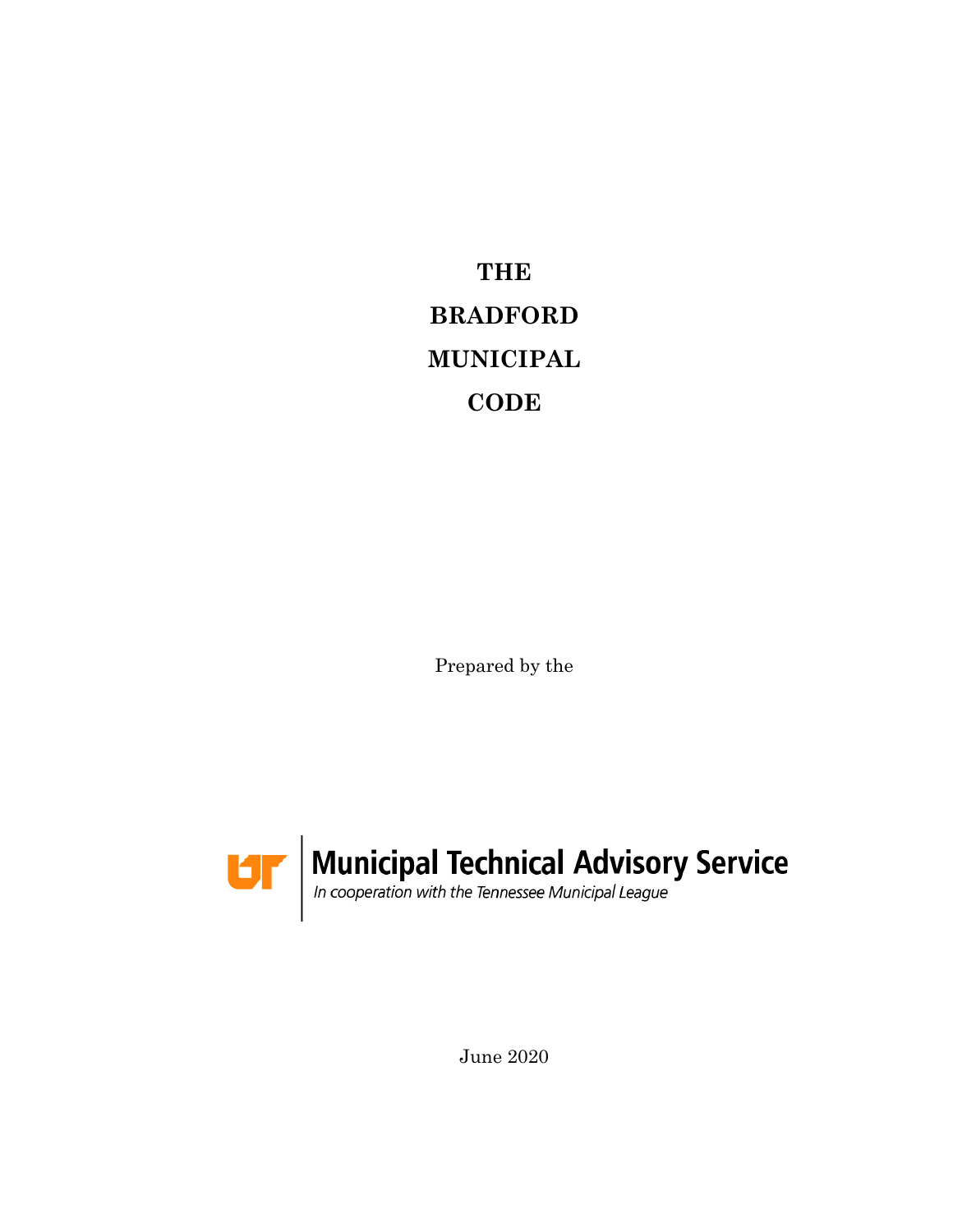### **CITY OF BRADFORD, TENNESSEE**

## **MAYOR**

Ray Arnold

## **ALDERMEN**

Rachel Arrington Randall Graville Richard Hollingshead Frank Lockard Glenn McCormick Carolyn Thomas

### **RECORDER**

Jenny Dowland

## **CITY ATTORNEY**

Michael Hill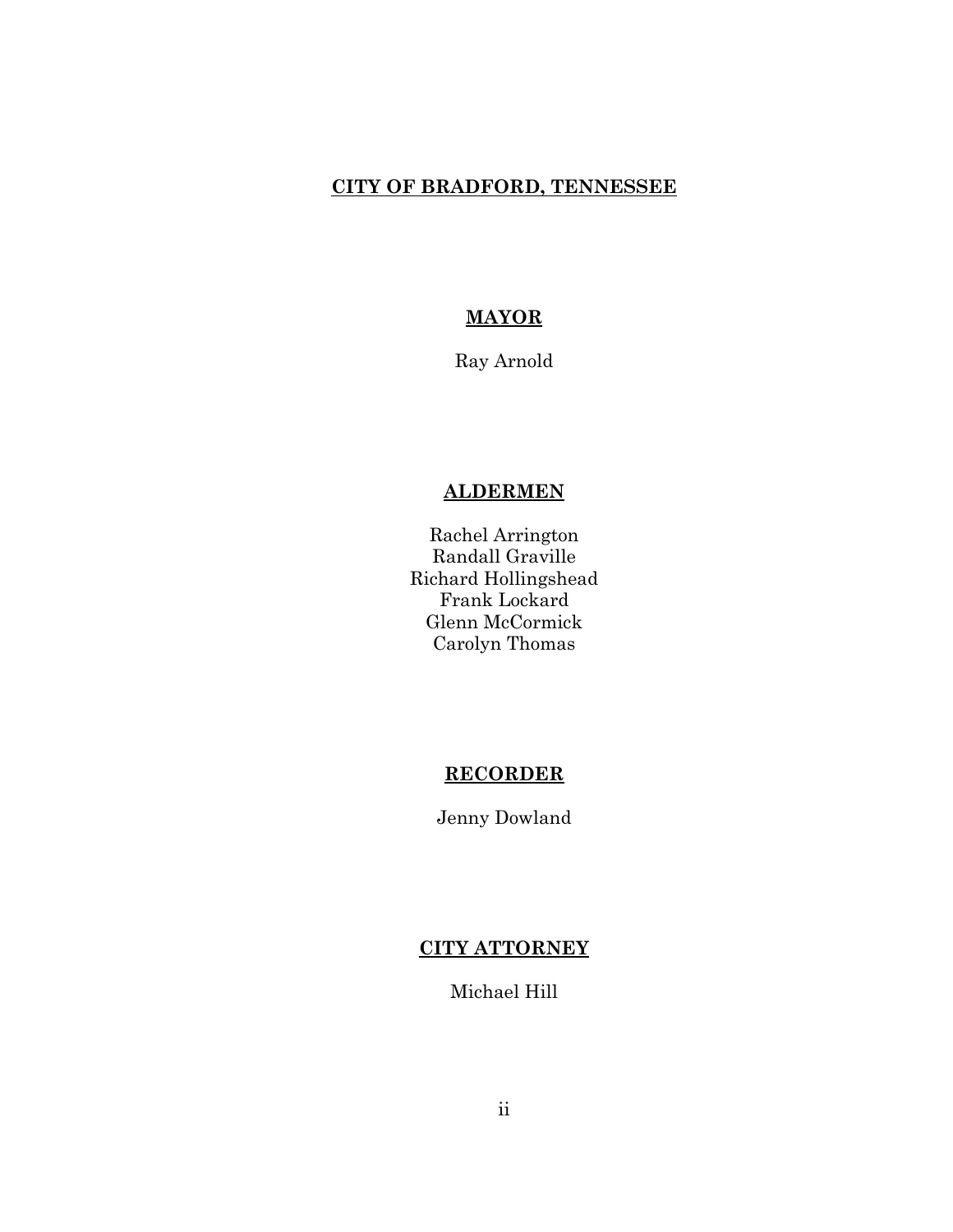#### **PREFACE**

The Bradford Municipal Code contains the codification and revision of the ordinances of the City of Bradford, Tennessee. By referring to the historical citation appearing at the end of each section, the user can determine the origin of each particular section. The absence of a historical citation means that the section was added by the codifier. The word "modified" in the historical citation indicates significant modification of the original ordinance.

The code is arranged into titles, chapters, and sections. Related matter is kept together, so far as possible, within the same title. Each section number is complete within itself, containing the title number, the chapter number, and the section of the chapter of which it is a part. Specifically, the first digit, followed by a hyphen, identifies the title number. The second digit identifies the chapter number, and the last two digits identify the section number. For example, title 2, chapter 1, section 6, is designated as § 2-106.

By utilizing the table of contents, code index and the analysis preceding each title and chapter of the code, together with the cross references and explanations included as footnotes, the user should locate all the provisions in the code relating to any question that might arise. However, the user should note that most of the administrative ordinances (e.g. Annual Budget, Zoning Map Amendments, Tax Assessments, etc...) do not appear in the code. Likewise, ordinances that have been passed since the last update of the code do not appear here. Therefore, the user should refer to the city's ordinance book or the recorder for a comprehensive and up to date review of the city's ordinances.

Following this preface is an outline of the ordinance adoption procedures, if any, prescribed by the city's charter.

The code has been arranged and prepared in loose-leaf form to facilitate keeping it up to date. MTAS will provide updating service under the following conditions:

(1) That all ordinances relating to subjects treated in the code or which should be added to the code are adopted as amending, adding, or deleting specific chapters or sections of the code (see section 7 of the adopting ordinance).

(2) That one copy of every ordinance adopted by the city/town is kept in a separate ordinance book and forwarded to MTAS annually.

(3) That the city/town agrees to pay the annual update fee as provided in the MTAS codification service charges policy in effect at the time of the update.

When the foregoing conditions are met MTAS will reproduce replacement pages for the code to reflect the amendments and additions made by such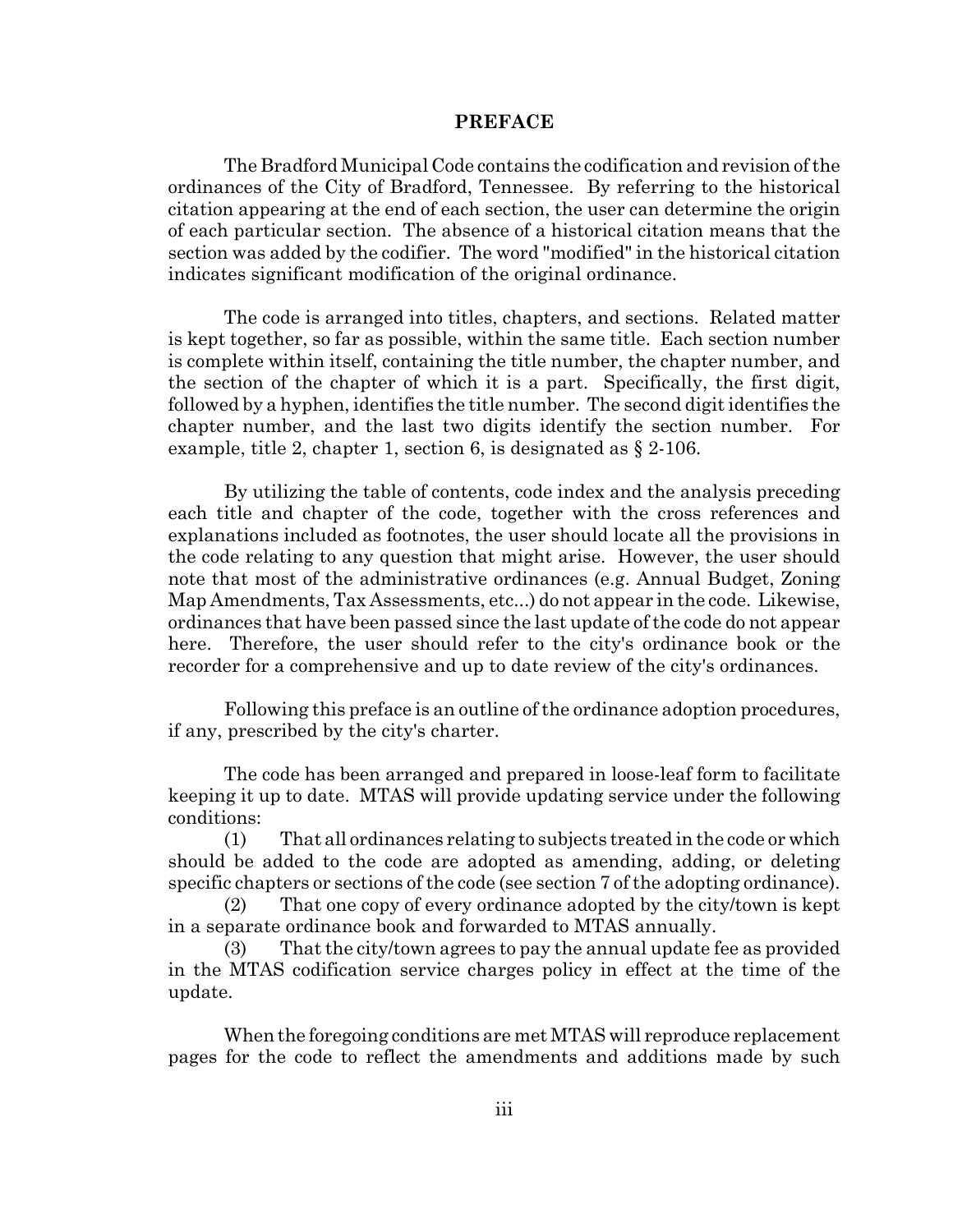ordinances. This service will be performed at least annually and more often if justified by the volume of amendments. Replacement pages will be supplied with detailed instructions for utilizing them so as again to make the code complete and up to date.

The able assistance of the codes team: Kelley Myers and Nancy Gibson is gratefully acknowledged.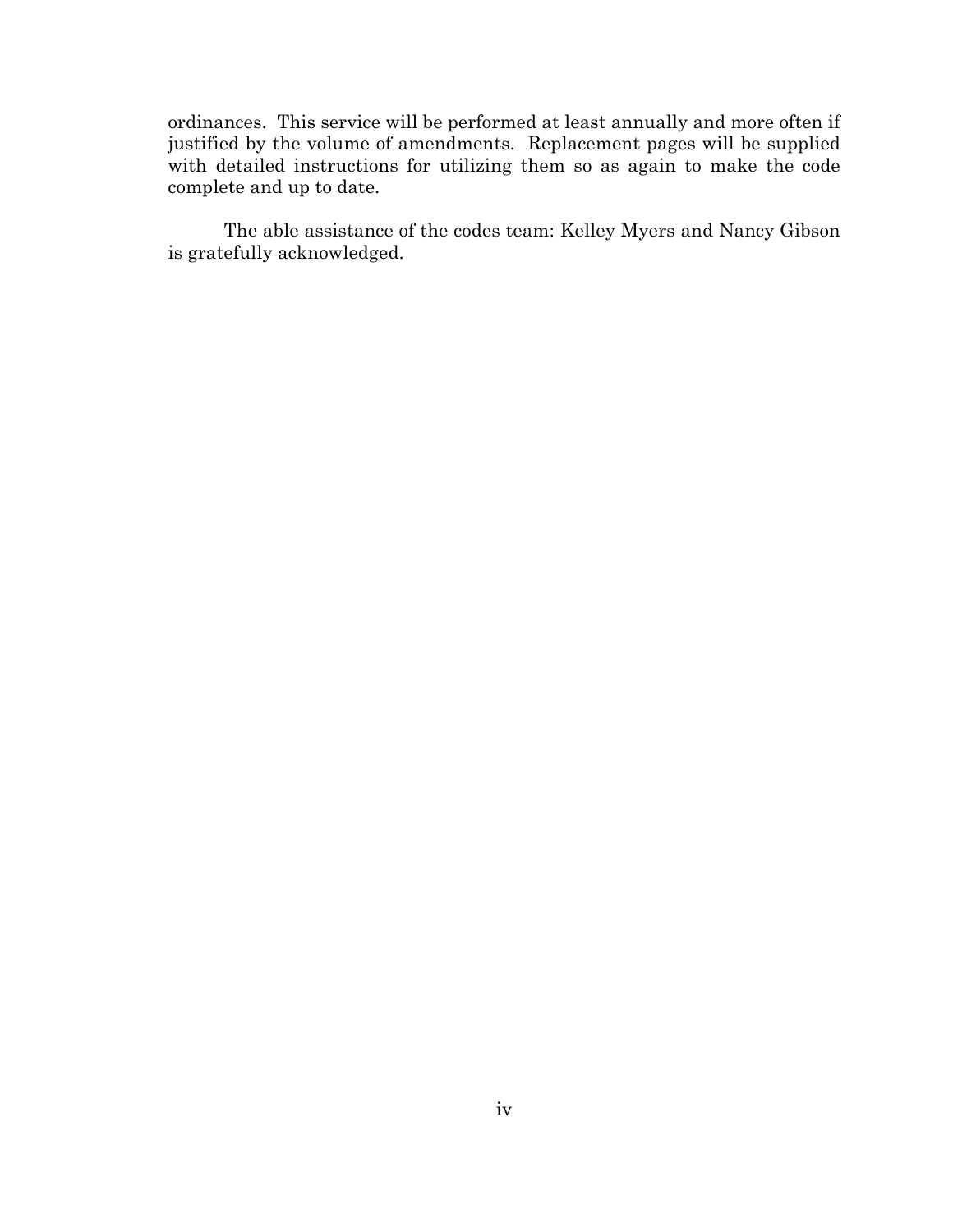### **ORDINANCE ADOPTION PROCEDURES PRESCRIBED BY THE CITY CHARTER**

Section 11. City Legislation. Any action of the Board having a regulatory or penal effect, awarding franchises or required to be done by ordinance under this Charter or the general laws of the State, shall be done only by ordinance. Other actions of the Board of Mayor and Aldermen may be accomplished by resolutions or motions. Ordinances and resolutions shall be furnished to each member of the Board at the meeting in which introduced. The enacting clause of ordinances shall be "Be it enacted by the Board of Mayor and Aldermen of the city of Bradford." An affirmative vote of the majority of all of the members of the Board of Mayor and Aldermen, whether present and voting or not, shall be necessary for the passage of any ordinance or the appropriation of money. All other action shall be valid and binding when approved by the affirmative vote of a majority of the Board of Mayor and Aldermen when all members are present or by at least three (3) members of the Board of Mayor and Aldermen when one (1) or more members are absent, but a quorum is present. Every ordinance must be approved on two (2) readings and there shall be no more than one (1) reading on any one (1) day. An ordinance shall become effective after its final reading unless its terms provide a later effective date. Every ordinance shall be read in full on the first reading and any amended provisions shall be read in full. Every ordinance upon final passage shall be signed by the Mayor or Mayor Pro tempore and attested by the City Recorder.

The Board shall have the general and continuing ordinances of the City assembled into an official code of the City, a copy of which shall be kept currently up to date by the City Recorder and shall be available to the public.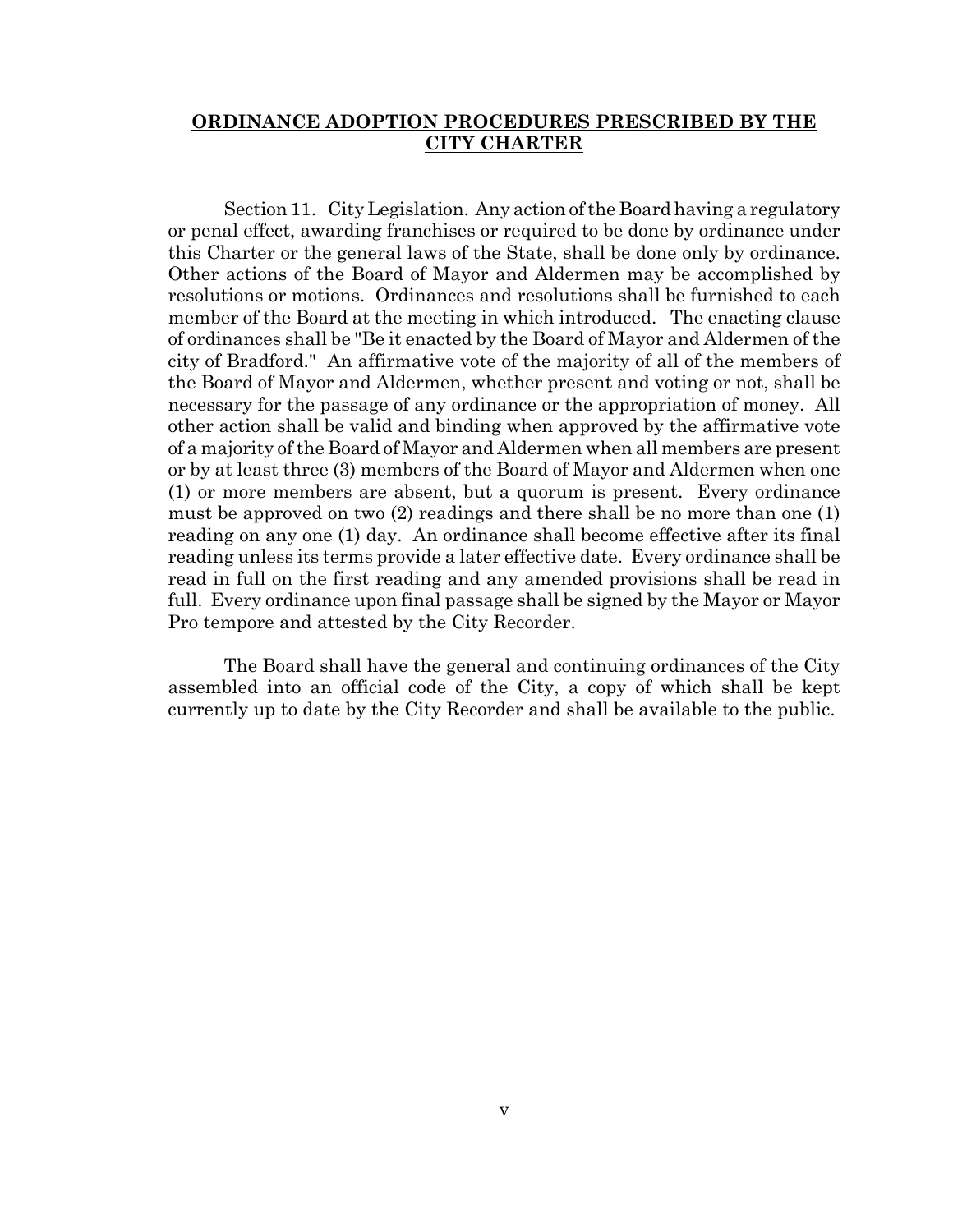# **TABLE OF CONTENTS**

## **PAGE**

# **INTRODUCTION**

|          | <b>OFFICIALS OF THE CITY AT TIME OF CODIFICATION</b> ii                                                                                                                                              |
|----------|------------------------------------------------------------------------------------------------------------------------------------------------------------------------------------------------------|
|          |                                                                                                                                                                                                      |
|          | ORDINANCE ADOPTION PROCEDURES PRESCRIBED BY                                                                                                                                                          |
|          | <b>CHARTER</b>                                                                                                                                                                                       |
|          |                                                                                                                                                                                                      |
|          |                                                                                                                                                                                                      |
|          | <b>CODE OF ORDINANCES</b>                                                                                                                                                                            |
|          |                                                                                                                                                                                                      |
|          | TITLE 1. GENERAL ADMINISTRATION  1-1                                                                                                                                                                 |
|          | <b>CHAPTER</b><br>BOARD OF MAYOR AND ALDERMEN  1-1<br>1.<br>2.<br><b>MAYOR</b><br>3.<br>4.                                                                                                           |
| TITLE 2. | BOARDS AND COMMISSIONS, ETC.  2-1                                                                                                                                                                    |
| TITLE 3. | <b>CHAPTER</b><br>$1 \quad \blacksquare$                                                                                                                                                             |
|          | <b>CHAPTER</b>                                                                                                                                                                                       |
|          | CITY JUDGE $\dots\dots\dots\dots\dots\dots\dots\dots\dots\dots\dots3-1$<br>1.<br>COURT ADMINISTRATION  3-3<br>2.<br>WARRANTS, SUMMONSES AND SUBPOENAS  3-5<br>3.<br>BONDS AND APPEALS<br>$3-6$<br>4. |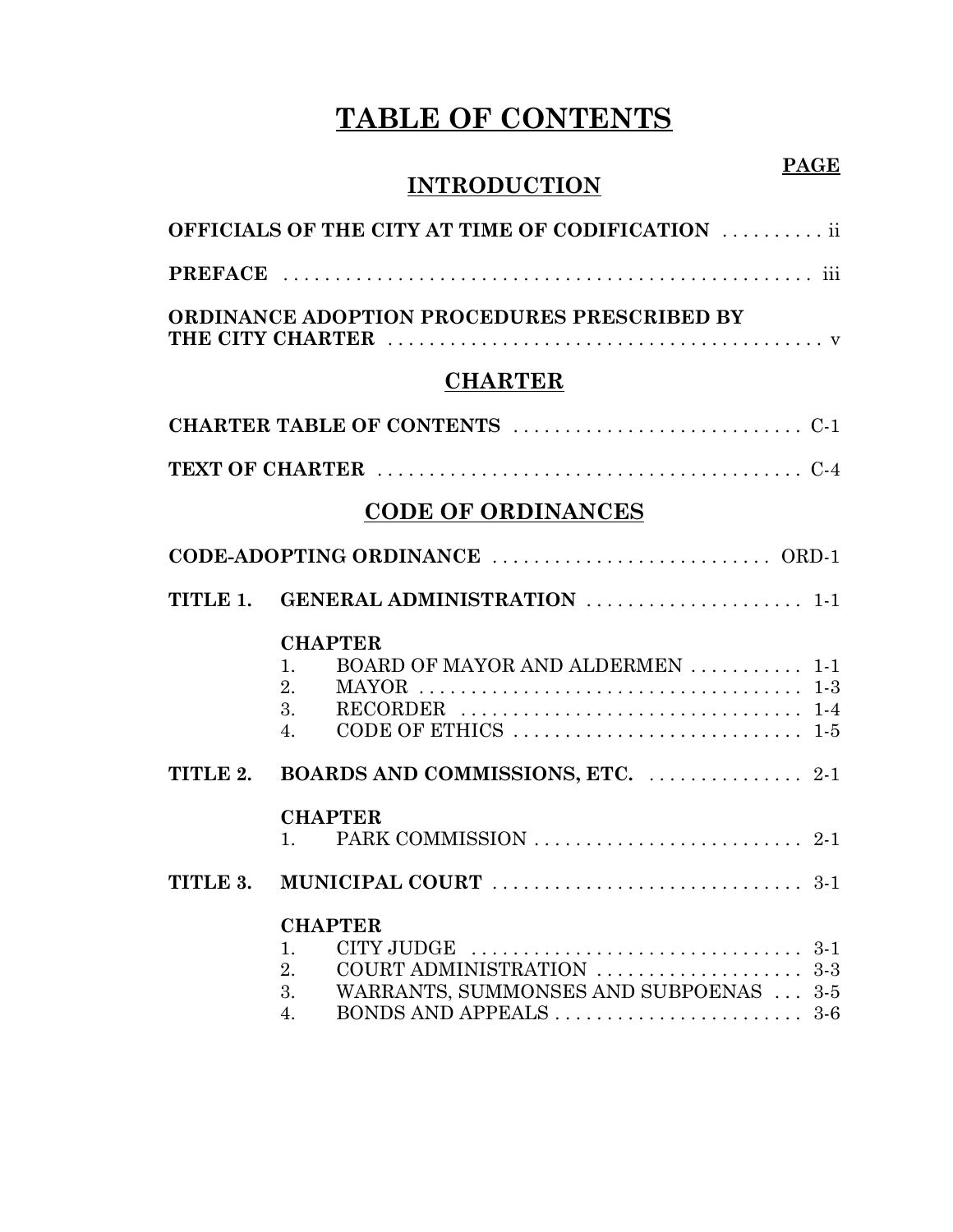# **PAGE**

| TITLE 4. |                                                                                                   |       |
|----------|---------------------------------------------------------------------------------------------------|-------|
|          | <b>CHAPTER</b><br>PERSONNEL REGULATIONS  4-1<br>1.<br>TRAVEL REIMBURSEMENT REGULATIONS  4-2<br>2. |       |
| TITLE 5. | MUNICIPAL FINANCE AND TAXATION  5-1                                                               |       |
|          | <b>CHAPTER</b>                                                                                    |       |
|          | 1.                                                                                                |       |
|          | REAL AND PERSONAL PROPERTY TAXES  5-2<br>2.                                                       |       |
|          | 3.                                                                                                |       |
|          | 4.                                                                                                |       |
|          | 5 <sub>1</sub>                                                                                    |       |
| TITLE 6. |                                                                                                   |       |
|          | <b>CHAPTER</b>                                                                                    |       |
|          | 1.                                                                                                |       |
|          | 2.                                                                                                |       |
|          | CITATIONS, WARRANTS AND SUMMONSES  6-4<br>3.                                                      |       |
| TITLE 7. | FIRE PROTECTION AND FIREWORKS  7-1                                                                |       |
|          | <b>CHAPTER</b>                                                                                    |       |
|          | 1.                                                                                                |       |
|          | 2.                                                                                                |       |
|          | 3.                                                                                                |       |
| TITLE 8. |                                                                                                   |       |
|          | <b>CHAPTER</b>                                                                                    |       |
|          | 1.                                                                                                |       |
|          | 2.                                                                                                | $8-2$ |
| TITLE 9. | BUSINESS, PEDDLERS, SOLICITORS, ETC.  9-1                                                         |       |
|          | <b>CHAPTER</b>                                                                                    |       |
|          | 1.                                                                                                |       |
|          |                                                                                                   |       |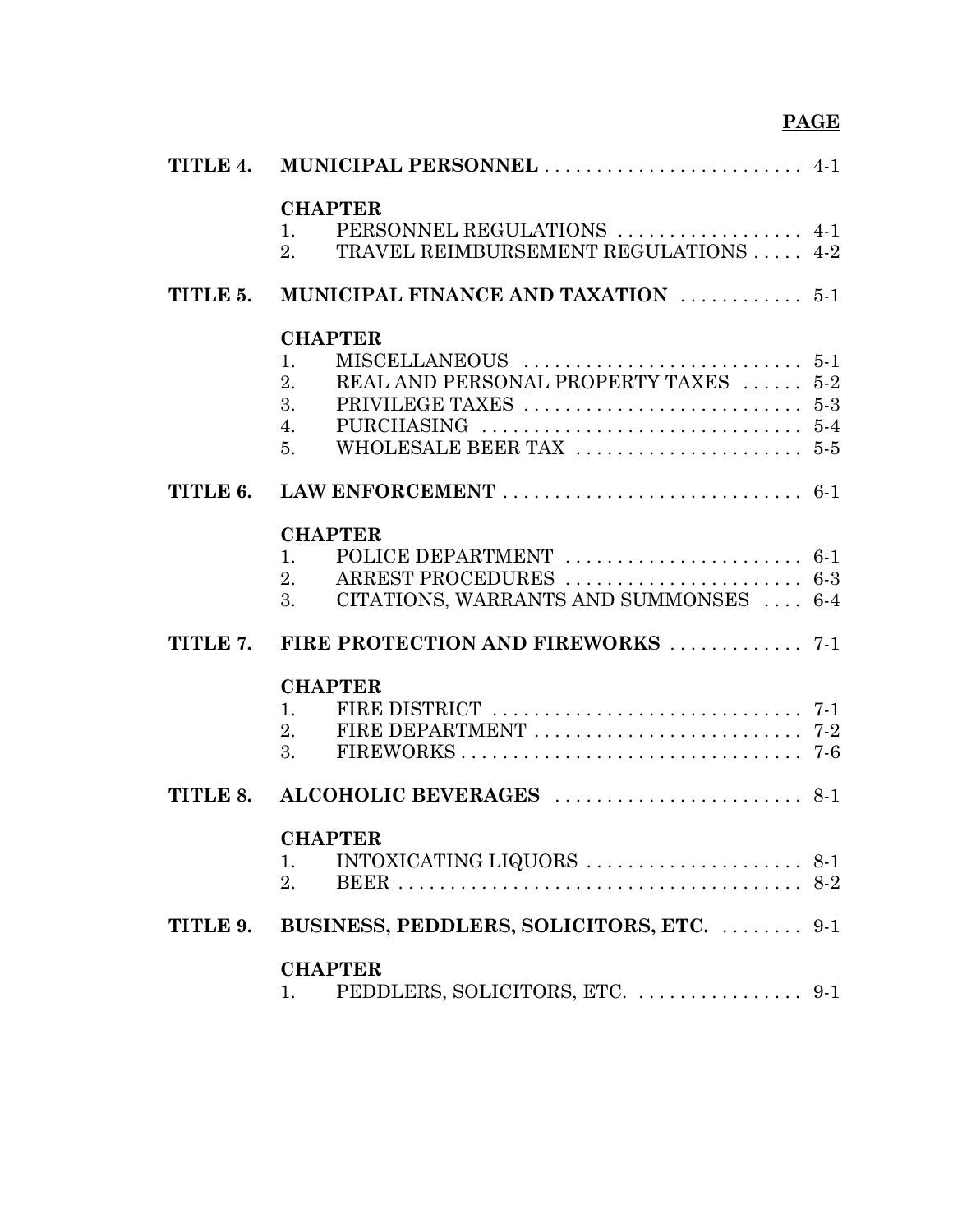# **PAGE**

| <b>CHAPTER</b>                                                                                                   |  |
|------------------------------------------------------------------------------------------------------------------|--|
| IN GENERAL $\ldots \ldots \ldots \ldots \ldots \ldots \ldots \ldots \ldots \ldots \ldots 10-1$<br>$\mathbf{1}$ . |  |
| 2.                                                                                                               |  |
|                                                                                                                  |  |
|                                                                                                                  |  |
| <b>CHAPTER</b>                                                                                                   |  |
| 1.                                                                                                               |  |
| OFFENSES AGAINST THE PEACE AND QUIET . 11-2<br>2.                                                                |  |
| INTERFERENCE WITH PUBLIC OPERATIONS<br>3.                                                                        |  |
|                                                                                                                  |  |
| 4.                                                                                                               |  |
| TRESPASSING AND INTERFERENCE WITH<br>5.                                                                          |  |
|                                                                                                                  |  |
| 6.                                                                                                               |  |
| TITLE 12. BUILDING, UTILITY, ETC. CODES  12-1                                                                    |  |
| <b>CHAPTER</b>                                                                                                   |  |
| 1.                                                                                                               |  |
|                                                                                                                  |  |
| 2.                                                                                                               |  |
| 3.                                                                                                               |  |
| ELECTRICAL CODE $\ldots \ldots \ldots \ldots \ldots \ldots \ldots \ldots 12.6$<br>4.                             |  |
| 5.                                                                                                               |  |
| 6.                                                                                                               |  |
| ENERGY CONSERVATION CODE  12-14<br>7.                                                                            |  |
| BUILDING INSPECTIONS  12-16<br>8.                                                                                |  |
| TITLE 13. PROPERTY MAINTENANCE REGULATIONS  13-1                                                                 |  |
| <b>CHAPTER</b>                                                                                                   |  |
| 1.                                                                                                               |  |
| 2.                                                                                                               |  |
| SLUM CLEARANCE $\ldots \ldots \ldots \ldots \ldots \ldots \ldots \ldots$ 13-4<br>3.                              |  |
| TITLE 14. ZONING AND LAND USE CONTROL  14-1                                                                      |  |
|                                                                                                                  |  |
| <b>CHAPTER</b><br>MUNICIPAL PLANNING COMMISSION  14-1<br>1.                                                      |  |
| 2.<br>ZONING ORDINANCE $\ldots \ldots \ldots \ldots \ldots \ldots \ldots 14-2$                                   |  |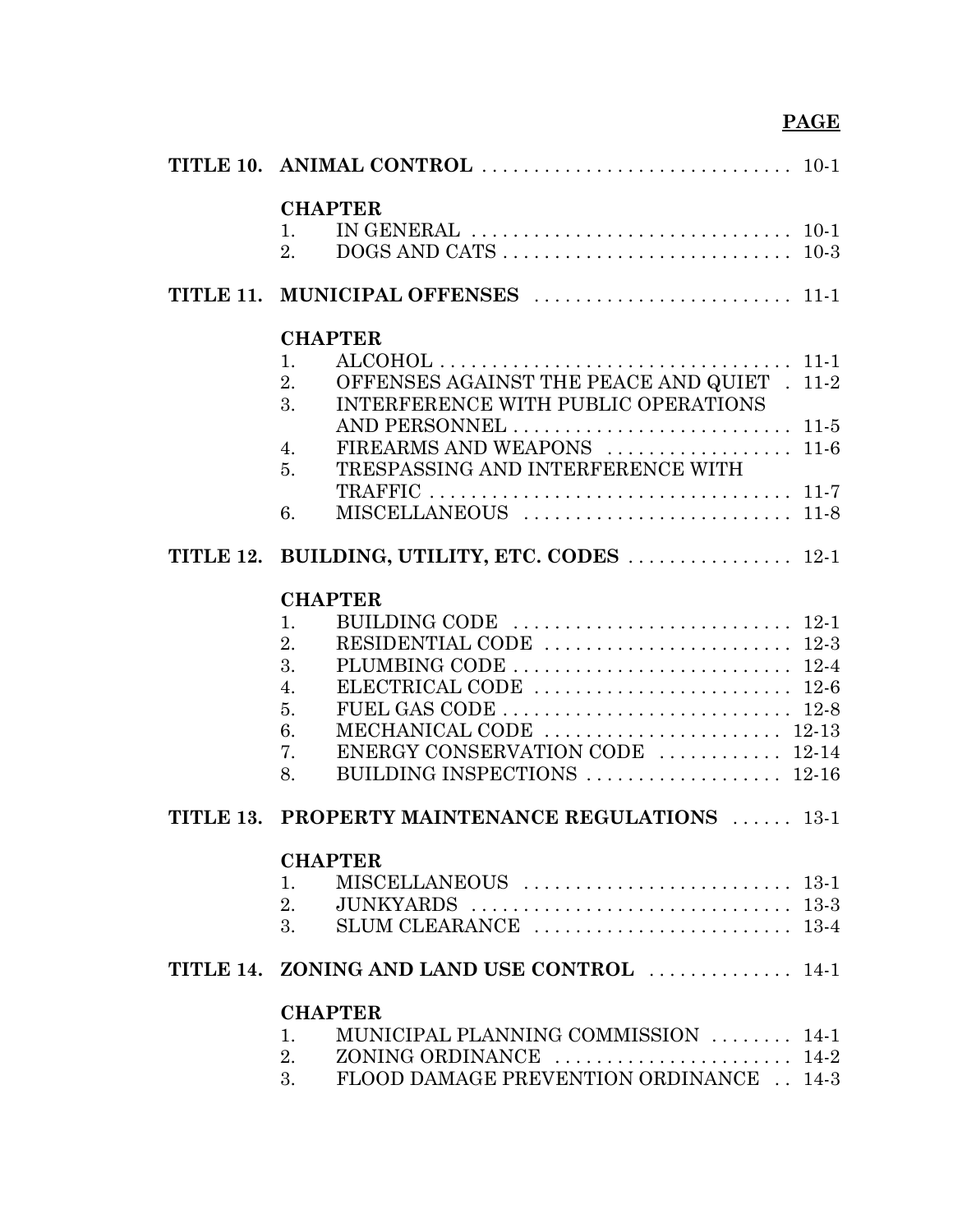| TITLE 15. MOTOR VEHICLES, TRAFFIC AND PARKING  15-1                                                                                                                                                                                     |
|-----------------------------------------------------------------------------------------------------------------------------------------------------------------------------------------------------------------------------------------|
| <b>CHAPTER</b><br>1.<br>EMERGENCY VEHICLES  15-10<br>2.<br>3.<br>TURNING MOVEMENTS  15-13<br>4.<br>STOPPING AND YIELDING  15-14<br>5.<br>6.<br>ENFORCEMENT $\ldots \ldots \ldots \ldots \ldots \ldots \ldots \ldots \ldots 15-19$<br>7. |
| TITLE 16. STREETS AND SIDEWALKS, ETC.  16-1                                                                                                                                                                                             |
| <b>CHAPTER</b><br>1.<br>RIGHTS-OF-WAY MANAGEMENT  16-4<br>2.                                                                                                                                                                            |
| TITLE 17. REFUSE AND TRASH DISPOSAL  17-1                                                                                                                                                                                               |
| <b>CHAPTER</b><br>REFUSE STORAGE AND COLLECTION  17-1<br>1.                                                                                                                                                                             |
|                                                                                                                                                                                                                                         |
| <b>CHAPTER</b>                                                                                                                                                                                                                          |
| WATER AND SEWER SYSTEM<br>1.<br>ADMINISTRATION  18-1<br>SUPPLEMENTARY SEWER REGULATIONS  18-11<br>2.<br>3.<br>SEWAGE AND HUMAN EXCRETA DISPOSAL  18-20                                                                                  |
| SEWER USE ORDINANCE  18-24<br>4.<br>SEWER USE ENFORCEMENT RESPONSE<br>5.                                                                                                                                                                |
| WASTEWATER TREATMENT FACILITIES  18-61<br>6.<br>7.<br>CROSS-CONNECTIONS, AUXILIARY                                                                                                                                                      |
| INTAKES, ETC. $\dots\dots\dots\dots\dots\dots\dots\dots\dots\dots$ 18-65                                                                                                                                                                |
|                                                                                                                                                                                                                                         |
| <b>CHAPTER</b>                                                                                                                                                                                                                          |
| ELECTRICITY $\ldots \ldots \ldots \ldots \ldots \ldots \ldots \ldots \ldots 19-1$<br>1.<br>2.                                                                                                                                           |